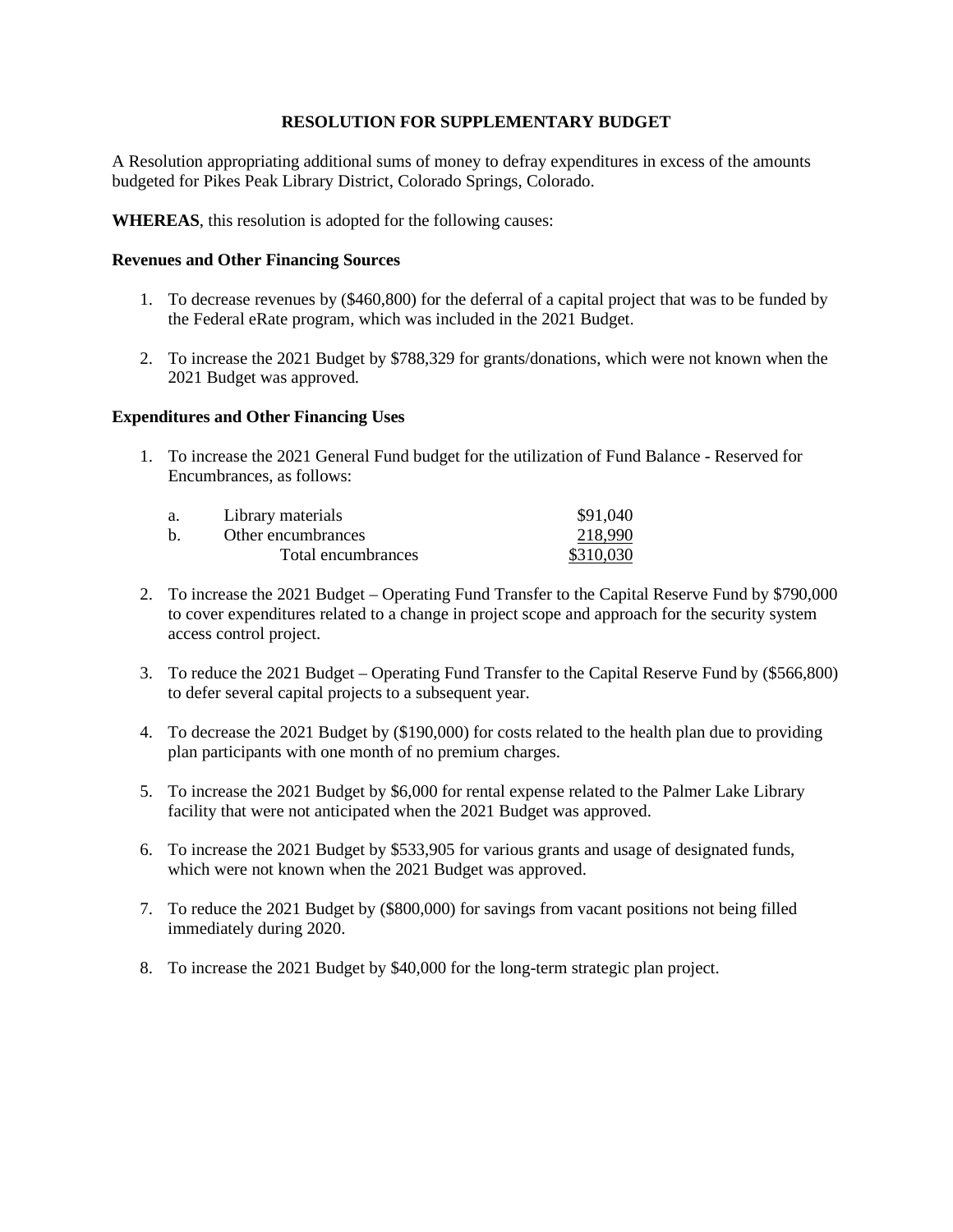**NOW THEREFORE,** it is resolved by the Board of Trustees of Pikes Peak Library District, Colorado Springs, Colorado:

- 1. That the 2021 appropriation of the General Fund is hereby increased from \$36,690,372 to \$36,813,507; and
- 2. That the 2021 General Fund budget for Revenues and Sources of Funds is hereby increased from \$36,193,544 to \$36,521,073.

**ADOPTED**, this \_\_22\_ day of \_\_September\_\_, 2021

Attest: Vanne a Vardishore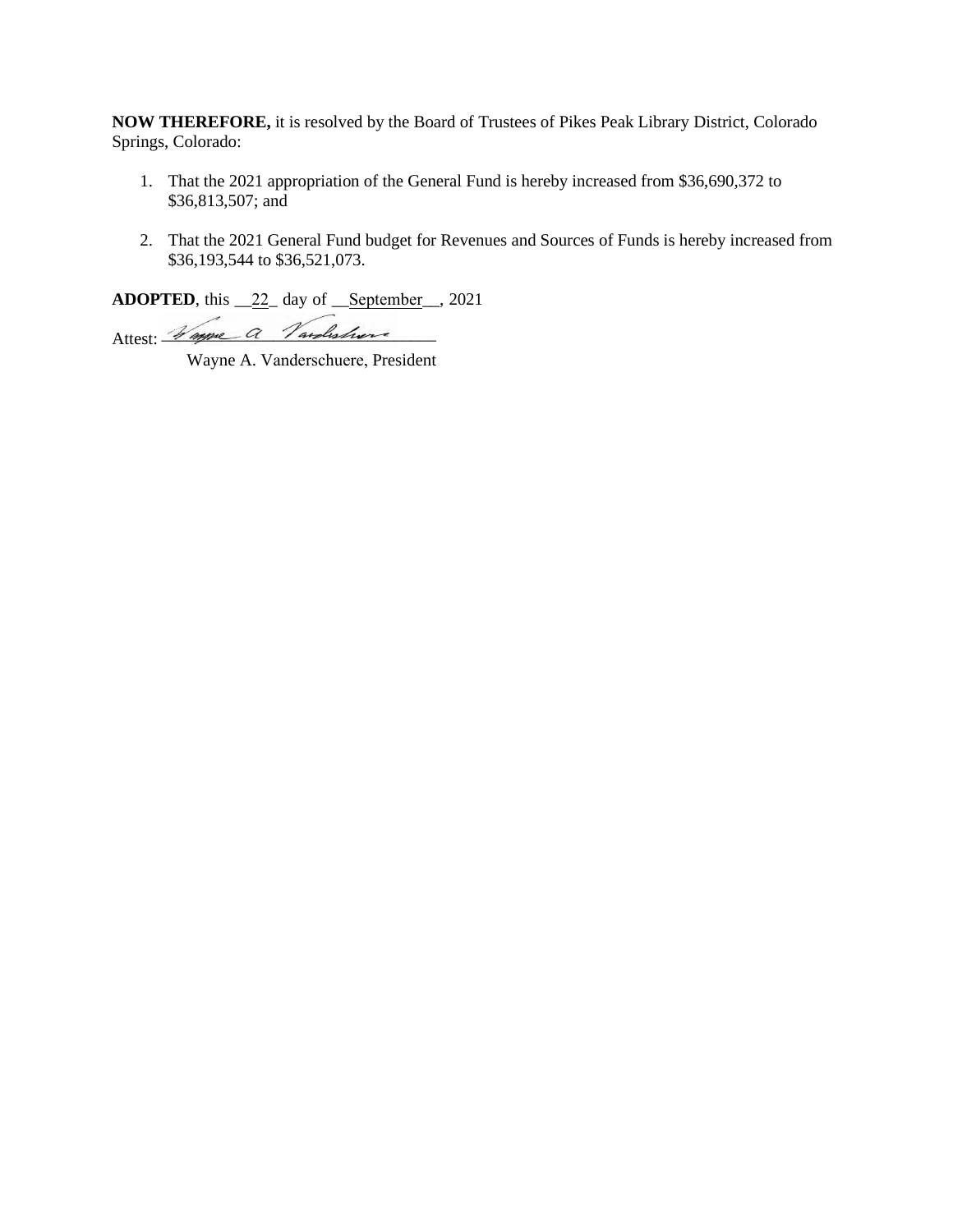**Pikes Peak Library District General Fund - Supplemental Budget Fiscal Year 2021**

| Category                                                           | Amount             |
|--------------------------------------------------------------------|--------------------|
| <b>Approved 2021 Budget - Revenues</b>                             | \$<br>36, 193, 544 |
| <b>Adjustments:</b>                                                |                    |
| eRate funding (MIBS project)                                       | (460, 800)         |
| Grants/Designated Funds                                            |                    |
| ARPA grant through Colorado Department of Education                | 208,375            |
| Buell grant                                                        | 30,000             |
| Next 50 Grant                                                      | 16,415             |
| Vaccine clinic grant                                               | 34,800             |
| <b>IECLE</b> grant                                                 | 95,005             |
| <b>CARES</b> Act grant                                             | 403,734            |
| <b>Total Grants/Designated Funds</b>                               | 788,329            |
| <b>Total Adjustments</b>                                           | 327,529            |
| 2021 General Fund Revenue Budget, As Amended                       | \$<br>36,521,073   |
| <b>Approved 2021 Budget - Expenditures</b>                         | \$<br>36,690,372   |
| Utilization of Prior Year Reserved and Designated Fund Balance     |                    |
| <b>Encumbrances</b>                                                |                    |
| Library materials                                                  | 91,040             |
| Other encumbrances                                                 | 218,990            |
| <b>Total Encumbrances</b>                                          | 310,030            |
| <b>Other Items</b>                                                 |                    |
| Operating transfer - Capital Reserve Fund (access control project) | 790,000            |
| Operating transfer - Capital Reserve Fund                          | (566, 800)         |
| Health Plan one month no premium collections from PPLD and staff   | (190,000)          |
| Lease expense - Palmer Lake facility lease                         | 6,000              |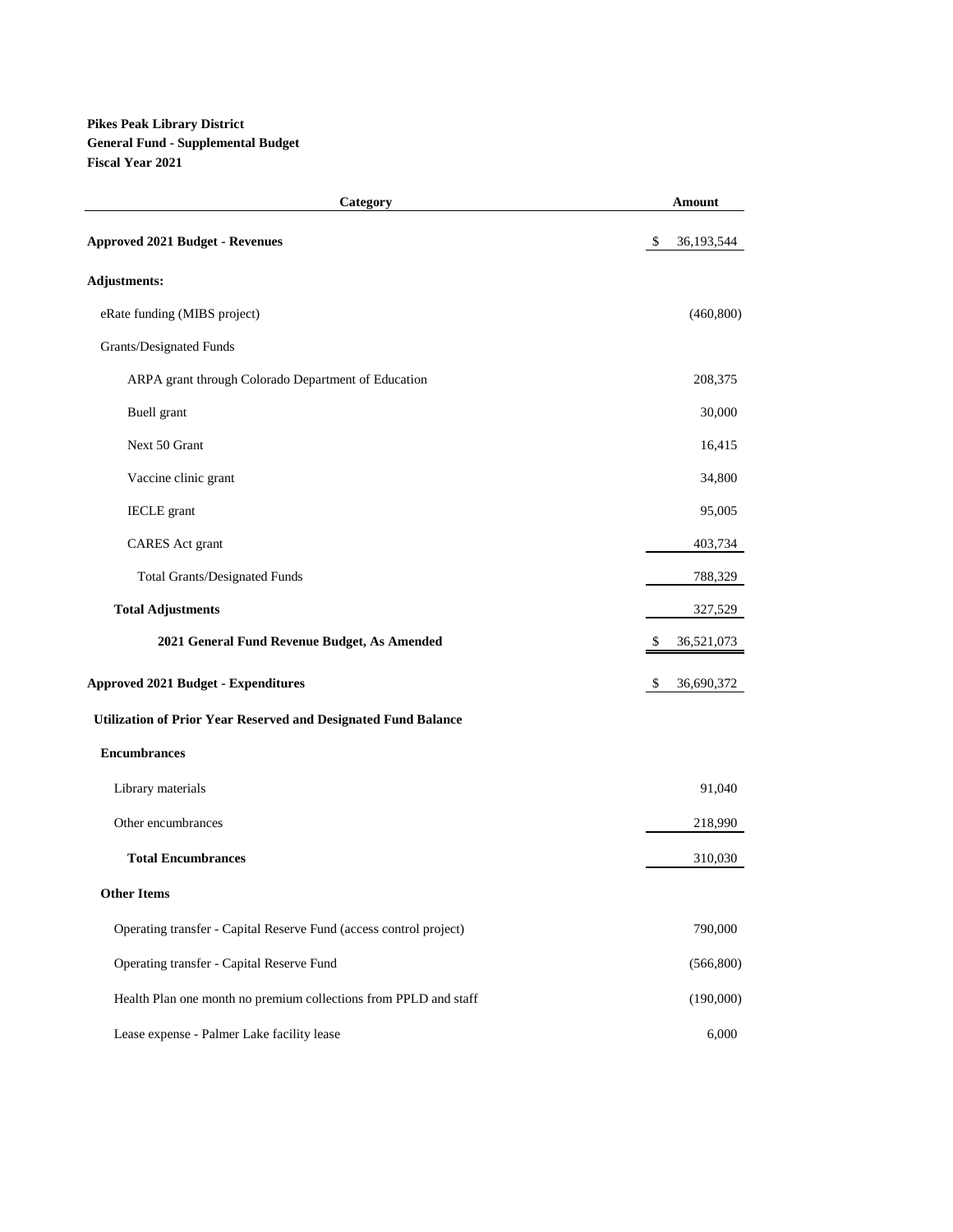#### **Pikes Peak Library District General Fund - Supplemental Budget Fiscal Year 2021**

| Category                                             | <b>Amount</b>    |
|------------------------------------------------------|------------------|
| Grants/designated funds                              |                  |
|                                                      |                  |
| ARPA grant through Colorado Department of Education  | 208,375          |
| <b>Buell</b> grant                                   | 30,000           |
| Next 50 Grant                                        | 16,415           |
| Vaccine clinic grant                                 | 34,800           |
| <b>IECLE</b> grant                                   | 95,005           |
| <b>CARES</b> Act grant                               | 26,279           |
| Designated funds/future grant commitments            | 123,031          |
| <b>Total Grants/Designated Funds</b>                 | 533,905          |
| Vacant position savings                              | (800,000)        |
| Long-term strategic plan                             | 40,000           |
| <b>Total Other Items</b>                             | (186, 895)       |
| <b>Total Adjustments</b>                             | 123,135          |
| 2021 General Fund Expenditure Budget, As Amended     | 36,813,507<br>\$ |
| <b>Excess Revenues Over (Less Than) Expenditures</b> | (292, 434)       |
| <b>Fund Balance - Beginning of Year</b>              | 11,320,091       |
| <b>Fund Balance - End of Year</b>                    | \$<br>11,027,657 |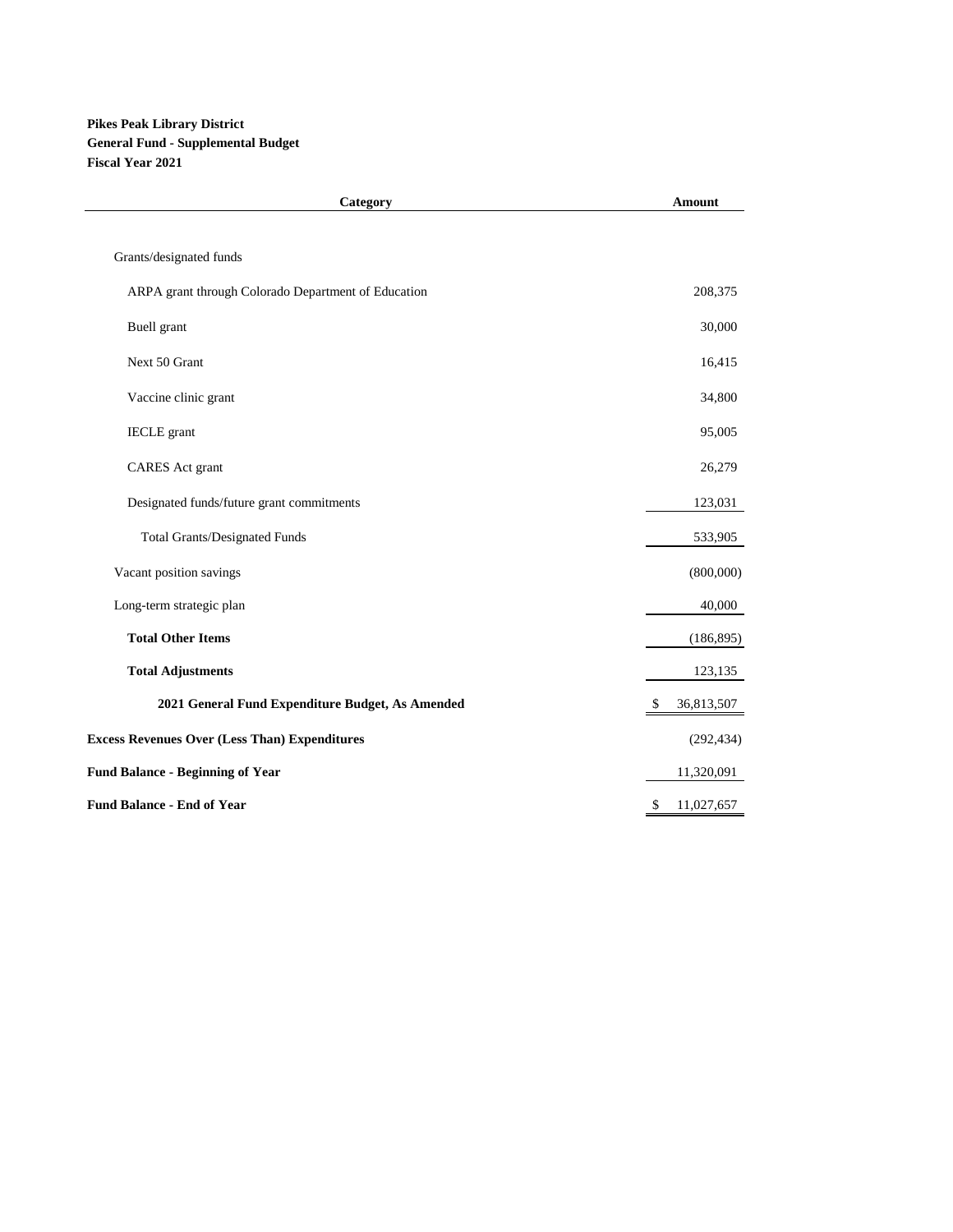A Resolution appropriating additional sums of money to defray expenditures in excess of the amounts budgeted for Pikes Peak Library District, Colorado Springs, Colorado.

**WHEREAS,** the Board of Trustees previously established a Capital Projects Fund called the East Library Capital Project Fund - the primary purpose of which is to account for all financial activity related to capital improvements for East Library, the funding of which comes primarily from fundraising and the District's General Fund,

**AND WHEREAS,** a total of \$74,342 of funds previously approved in the prior year budget but not yet spent shall be carried over into the 2021 budget,

**NOW THEREFORE,** it is resolved by the Board of Trustees of Pikes Peak Library District, Colorado Springs, Colorado, that the 2021 appropriation of the East Library Renovation Project Fund is hereby increased from \$84,200 to \$158,542, as per the attached schedule.

**ADOPTED**, this \_\_22\_ day of \_\_September\_, 2021

Attest: Wagne a Vardishore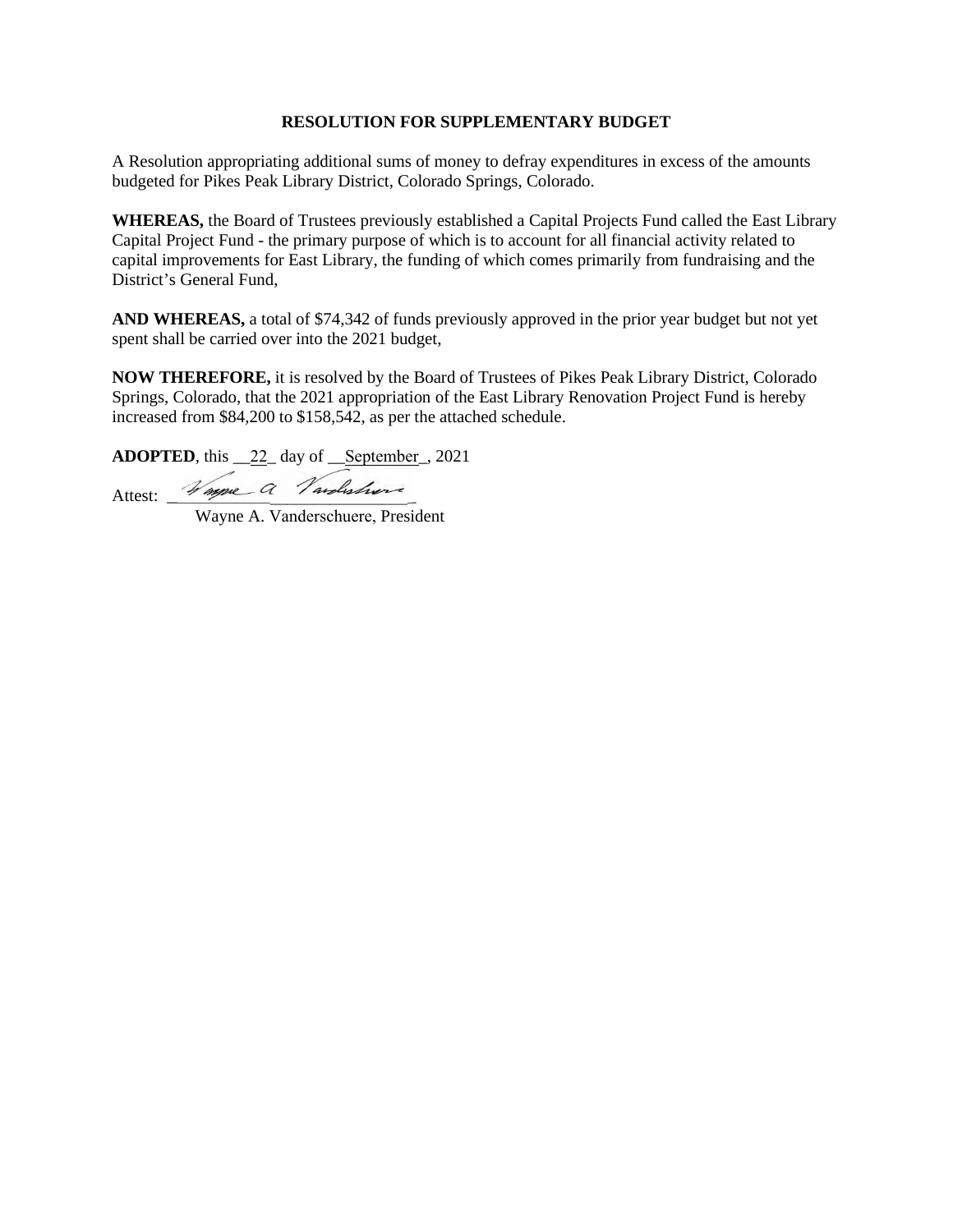### **Pikes Peak Library District East Library Capital Projects Fund Year Ended December 31, 2021**

|                                              |      | 2021          |                                |                |  |
|----------------------------------------------|------|---------------|--------------------------------|----------------|--|
|                                              |      | Original      | Mid-Year                       | <b>Amended</b> |  |
| <b>Sources of Funds</b>                      |      | <b>Budget</b> | Amendment                      | <b>Budget</b>  |  |
| <b>Funding - Pikes Peak Library District</b> |      |               |                                |                |  |
| Operating transfer - General Fund            | $\$$ | 84,200        | <sup>\$</sup>                  | \$<br>84,200   |  |
| <b>Uses of Funds</b>                         |      |               |                                |                |  |
| 2021 Projects                                |      |               |                                |                |  |
| Add a closet with cooling for IT             |      | 25,000        |                                | 25,000         |  |
| Contingency                                  |      | 25,000        |                                | 25,000         |  |
| Computer lab tables                          |      | 20,000        |                                | 20,000         |  |
| COVID upgrades                               |      | 14,200        |                                | 14,200         |  |
| Pre-2021 projects                            |      |               |                                |                |  |
| Roofing evaluation & design                  |      |               | 11,163                         | 11,163         |  |
| Replace aging fire panel                     |      |               | 6,858                          | 6,858          |  |
| Convert sound booth room to storage          |      |               | 3,000                          | 3,000          |  |
| Furniture                                    |      |               | 30,000                         | 30,000         |  |
| Reading room furniture                       |      |               | 4,360                          | 4,360          |  |
| Contingency                                  |      |               | 17,143                         | 17,143         |  |
| IT equipment contingency                     |      |               | 1,818                          | 1,818          |  |
| <b>Total Uses of Funds</b>                   |      | 84,200        | 74,342                         | 158,542        |  |
| (Excess) Expenditures over Revenues          |      |               | (74, 342)                      | (74, 342)      |  |
| <b>Fund Balance - Beginning of Year</b>      |      | 74,342        |                                | 74,342         |  |
| <b>Fund Balance - End of Year</b>            | \$   | 74,342        | $\mathbb{S}$<br>$(74, 342)$ \$ |                |  |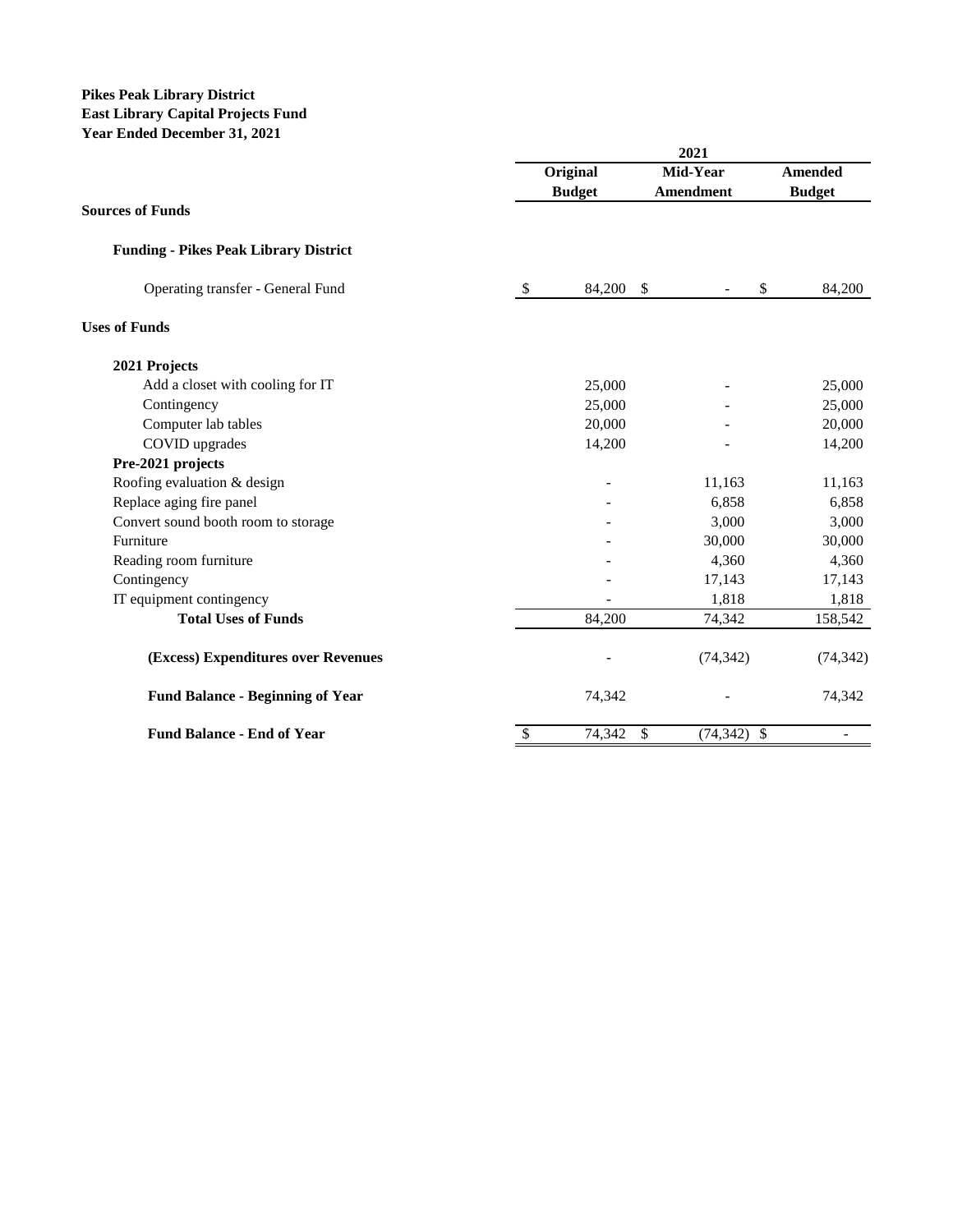A Resolution appropriating additional sums of money to defray expenditures in excess of the amounts budgeted for Pikes Peak Library District, Colorado Springs, Colorado.

**WHEREAS,** the Board of Trustees previously established a Capital Projects Fund called the Penrose Library Capital Project Fund - the purpose of which is to account for all financial activity related to capital improvements for Penrose Library, the funding of which comes primarily from fundraising and the District's General Fund,

**AND WHEREAS,** a total of \$255,970 of funds previously approved in the prior year budget but not yet spent shall be carried over into the 2021 budget.

**NOW THEREFORE,** it is resolved by the Board of Trustees of Pikes Peak Library District, Colorado Springs, Colorado, that the 2021 appropriation of the Penrose Library Renovation Project Fund is hereby increased from \$162,500 to \$418,470, as per the attached schedule.

**ADOPTED**, this \_\_22\_ day of \_\_September\_, 2021

Attest: Waype a l'ambissivere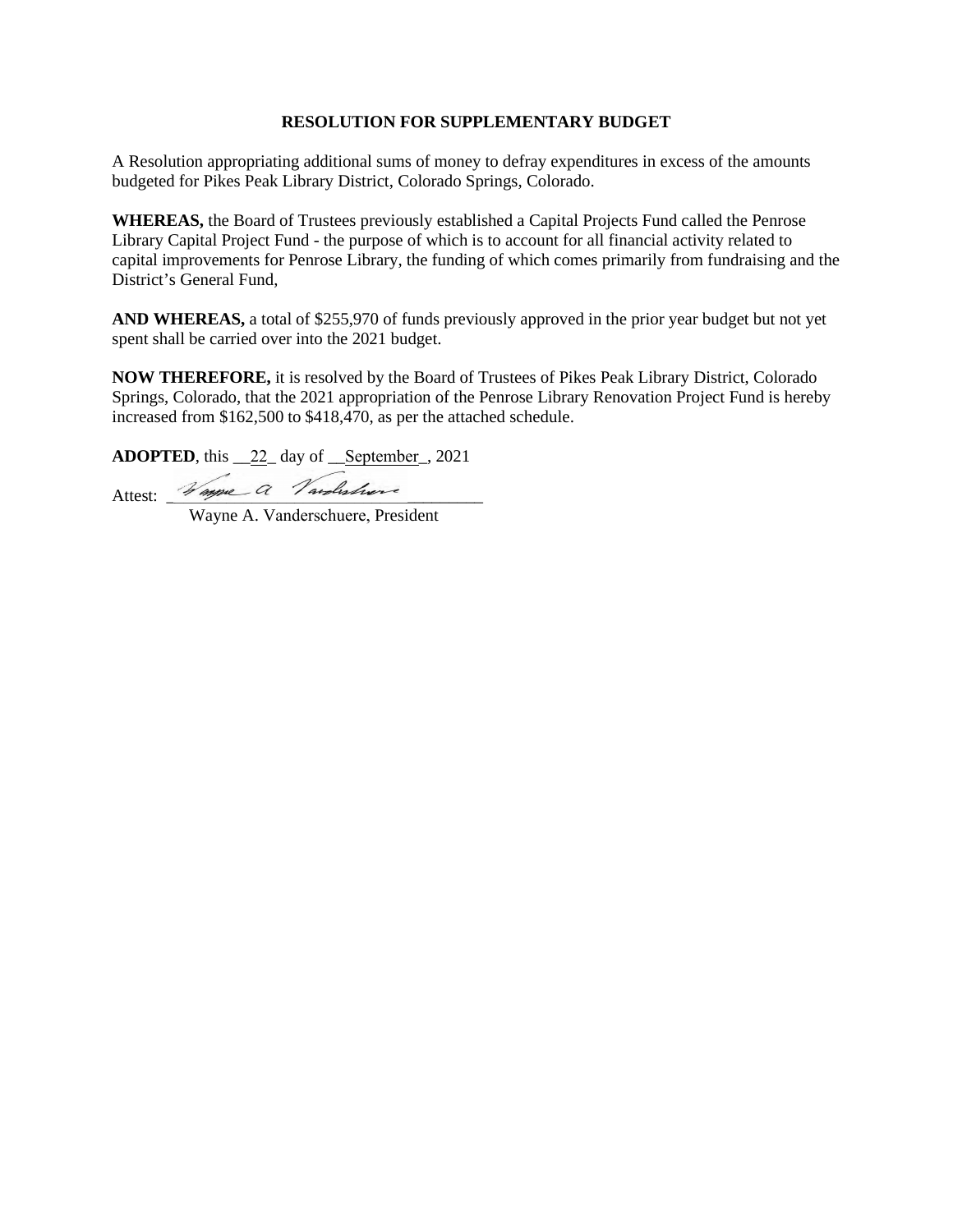# **Pikes Peak Library District Penrose Library Capital Projects Fund**

| Year Ended December 31, 2021                            |               | 2021          |                                 |                          |  |  |  |  |
|---------------------------------------------------------|---------------|---------------|---------------------------------|--------------------------|--|--|--|--|
|                                                         |               | Original      | Mid-Year                        | <b>Amended</b>           |  |  |  |  |
|                                                         |               | <b>Budget</b> | <b>Amendment</b>                | <b>Budget</b>            |  |  |  |  |
| <b>Sources of Funds</b>                                 |               |               |                                 |                          |  |  |  |  |
| <b>Funding - Pikes Peak Library District</b>            |               |               |                                 |                          |  |  |  |  |
| Operating transfer - General Fund                       | $\mathcal{S}$ | 525           | $\boldsymbol{\mathsf{S}}$<br>\$ | 525                      |  |  |  |  |
| 2021 Projects                                           |               |               |                                 |                          |  |  |  |  |
| Open chairs for Adult Education Services                |               | 2,500         |                                 | 2,500                    |  |  |  |  |
| Roofing consultant to evaluate existing roof            |               | 35,000        |                                 | 35,000                   |  |  |  |  |
| Install glass wall structure - Executive Assistant area |               | 15,000        |                                 | 15,000                   |  |  |  |  |
| Building maintenance/minor renovation projects          |               |               |                                 |                          |  |  |  |  |
| Add office for Manager                                  |               | 20,000        |                                 | 20,000                   |  |  |  |  |
| Add IT closet                                           |               | 25,000        |                                 | 25,000                   |  |  |  |  |
| KCH Add mezzanine door structure                        |               | 15,000        |                                 | 15,000                   |  |  |  |  |
| <b>KCH</b> Painting allowance                           |               | 25,000        |                                 | 25,000                   |  |  |  |  |
| Contingency                                             |               | 25,000        |                                 | 25,000                   |  |  |  |  |
| Pre-2021 Projects                                       |               |               |                                 |                          |  |  |  |  |
| Roofing evaluation                                      |               |               | 27,922                          | 27,922                   |  |  |  |  |
| KCH-movable walls/partitions                            |               |               | 3,000                           | 3,000                    |  |  |  |  |
| KCH-replace awning - front entrance                     |               |               | 1,500                           | 1,500                    |  |  |  |  |
| Replace existing parking meters                         |               |               | 50,000                          | 50,000                   |  |  |  |  |
| Chiller replacement                                     |               |               | 55,000                          | 55,000                   |  |  |  |  |
| KCH - chairs For mezzanine                              |               |               | 2,550                           | 2,550                    |  |  |  |  |
| KCH - work tables (4), mezzanine                        |               |               | 6,200                           | 6,200                    |  |  |  |  |
| Contingency                                             |               |               | 109,798                         | 109,798                  |  |  |  |  |
| <b>Total Uses of Funds</b>                              |               | 162,500       | 255,970                         | 418,470                  |  |  |  |  |
| (Excess) Expenditures over Revenues                     |               | (161, 975)    | (255,970)                       | (417, 945)               |  |  |  |  |
| <b>Fund Balance - Beginning of Year</b>                 |               | 417,945       |                                 | 417,945                  |  |  |  |  |
| <b>Fund Balance - End of Year</b>                       | \$            | 255,970       | \$<br>$(255,970)$ \$            | $\overline{\phantom{a}}$ |  |  |  |  |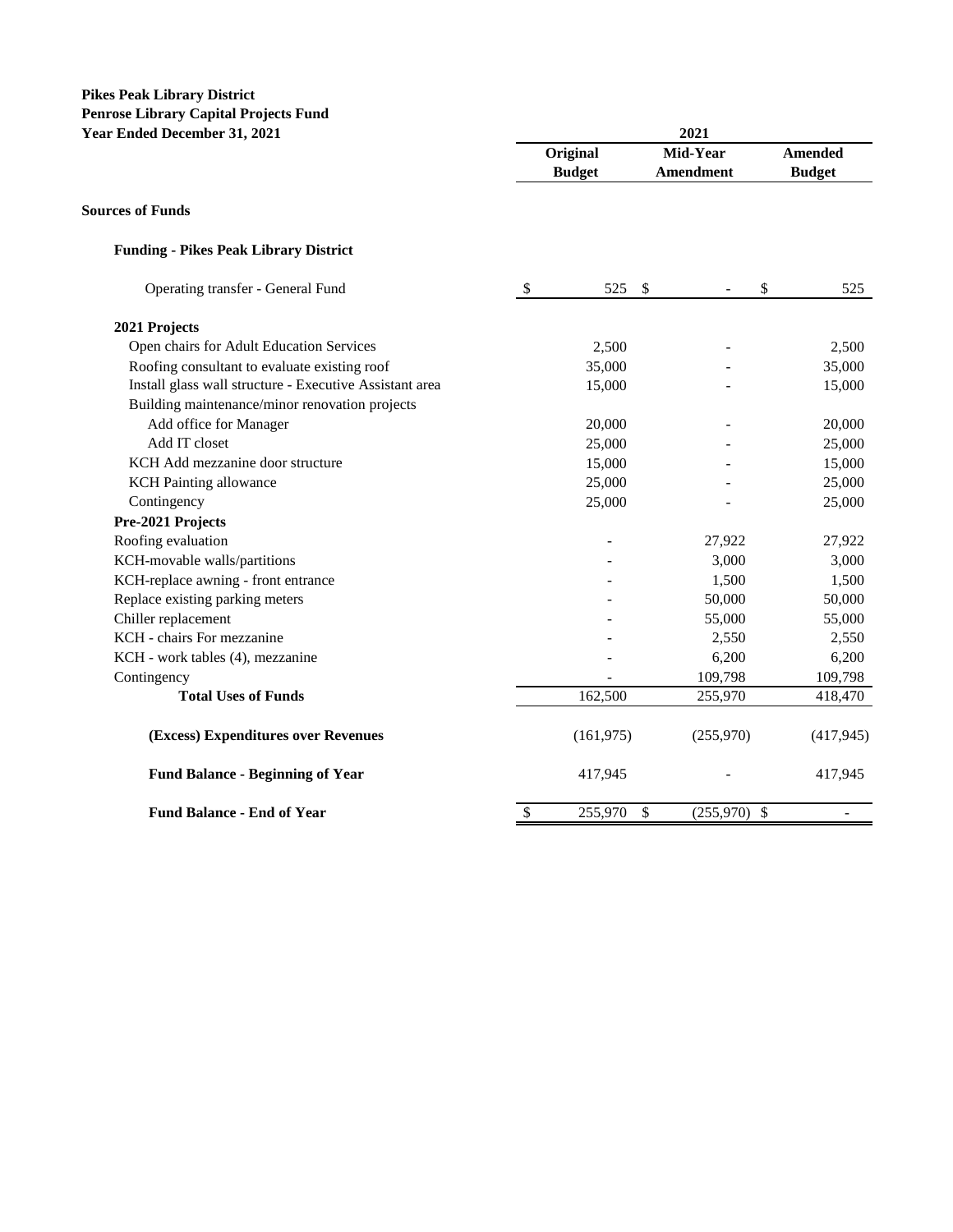A Resolution appropriating additional sums of money to defray expenditures in excess of the amounts budgeted for Pikes Peak Library District, Colorado Springs, Colorado.

**WHEREAS,** the Board of Trustees previously established a Capital Projects Fund called the Library 21c Capital Project Fund - the purpose of which is to account for all financial activity related to the capital improvements for Library 21c; the funding of which comes primarily from the District's General Fund,

**AND WHEREAS,** a total of \$189,864 of funds previously approved in the prior year budget but not yet spent shall be carried over into the 2021 budget,

**NOW THEREFORE,** it is resolved by the Board of Trustees of Pikes Peak Library District, Colorado Springs, Colorado, that the 2021 appropriation of the Library 21c Capital Project Fund is hereby increased from \$165,000 to \$354,864, as per the attached schedule.

**ADOPTED**, this \_\_22\_ day of \_\_September\_, 2021

Attest:  $\frac{1}{\sqrt{m}}$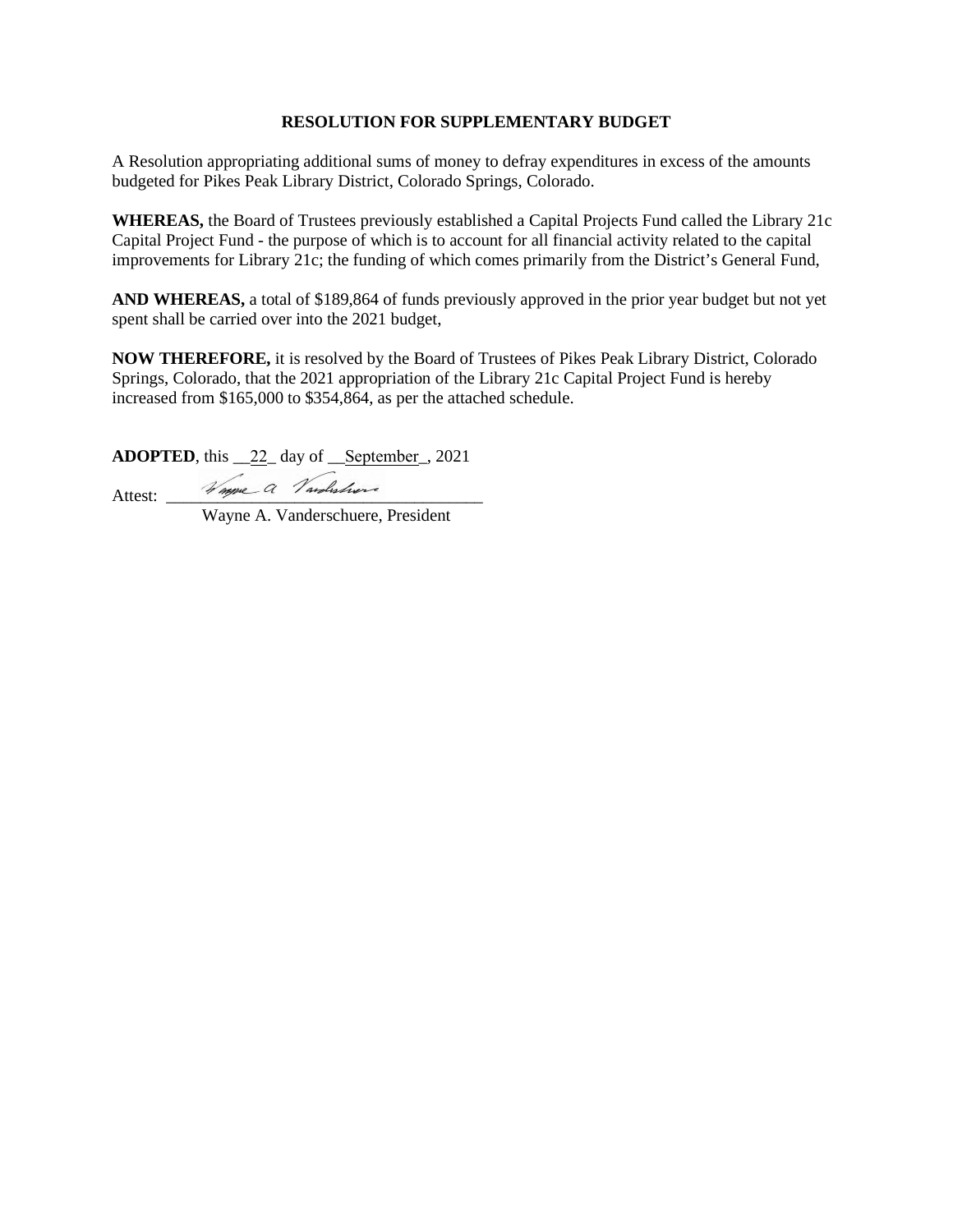#### **Pikes Peak Library District Library 21c Capital Projects Fund Year Ended December 31, 2021**

|                                                  |                         | <b>Original</b> | Mid-Year                          | Amended       |
|--------------------------------------------------|-------------------------|-----------------|-----------------------------------|---------------|
|                                                  |                         | <b>Budget</b>   | Amendment                         | <b>Budget</b> |
| <b>Sources of Funds</b>                          |                         |                 |                                   |               |
| <b>Funding - Pikes Peak Library District</b>     |                         |                 |                                   |               |
| Operating transfer - General Fund                | $\sqrt[6]{\frac{1}{2}}$ | 165,000         | \$<br>\$                          | 165,000       |
| <b>Uses of Funds</b>                             |                         |                 |                                   |               |
| 2021 Projects                                    |                         |                 |                                   |               |
| Awning for curbside service                      |                         | 25,000          |                                   | 25,000        |
| Back up generator                                |                         | 105,000         |                                   | 105,000       |
| Contingency                                      |                         | 25,000          |                                   | 25,000        |
| <b>Closet UPS</b>                                |                         | 10,000          |                                   | 10,000        |
| Pre 2021 Projects                                |                         |                 |                                   |               |
| Add gas supply to kitchen                        |                         |                 | 2,509                             | 2,509         |
| Install new service point first floor            |                         |                 | 20,000                            | 20,000        |
| Revamp Creative Service area                     |                         |                 | 3,000                             | 3,000         |
| Culinary Lab equipment                           |                         |                 | 85,195                            | 85,195        |
| Adjustable height tables - Collection Management |                         |                 | 1,200                             | 1,200         |
| Replace desk-Children's Services                 |                         |                 | 6,000                             | 6,000         |
| Replace tables and chairs - training room        |                         |                 | 9,500                             | 9,500         |
| Contingency                                      |                         |                 | 37,588                            | 37,588        |
| Equipment replacement/contingency                |                         |                 | 24,872                            | 24,872        |
| <b>Total Uses of Funds</b>                       |                         | 165,000         | 189,864                           | 354,864       |
| (Excess) Expenditures over Revenues              |                         |                 | (189, 864)                        | (189, 864)    |
| <b>Fund Balance - Beginning of Year</b>          |                         | 189,864         |                                   | 189,864       |
| <b>Fund Balance - End of Year</b>                | \$                      | 189,864         | \$<br>(189, 864)<br>$\mathbf{\$}$ |               |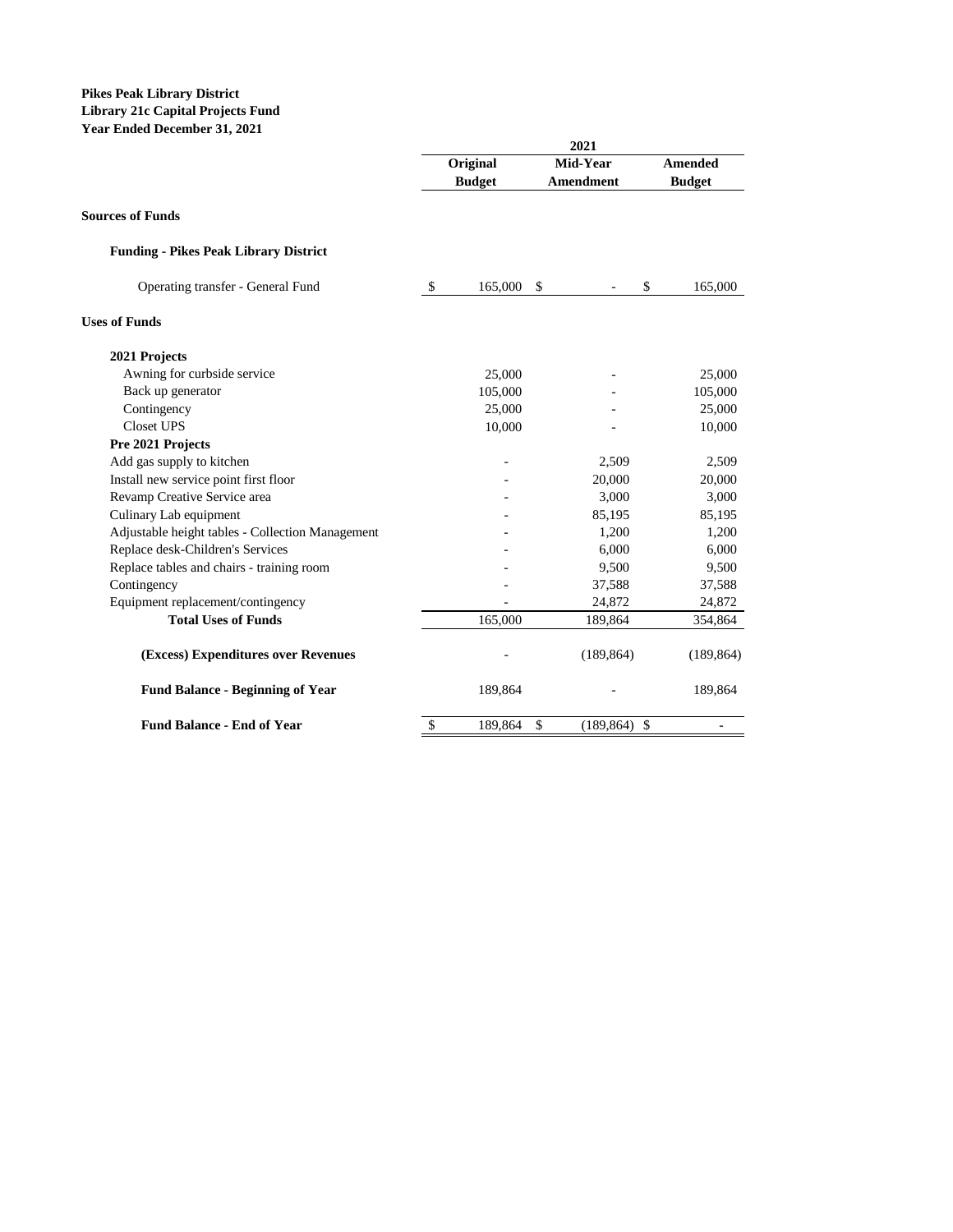A Resolution appropriating additional sums of money to defray expenditures in excess of the amounts budgeted for Pikes Peak Library District, Colorado Springs, Colorado.

**WHEREAS,** the Board of Trustees previously established a Capital Projects Fund called the Capital Reserve Fund - the purpose of which is to account for all financial activity related to various capital projects not specifically accounted for under a separate Capital Projects Fund; the funding of which comes primarily from the District's General Fund,

**AND WHEREAS,** a total of \$2,313,943 of funds previously approved in the prior year budget but not yet spent shall be carried over into the 2021 Budget,

**AND WHEREAS,** a total of \$790,000 of funds are needed to complete the security system access control project; such expenditures were not anticipated upon approval of the 2020 Budget,

**AND WHEREAS,** a total of \$460,800 of funds originally set aside for telecommunication switches project, to be funded through the Federal eRate program and approved in the 2021 Budget, is deferred to a subsequent year,

**AND WHEREAS,** a total of \$106,000 of funds originally set aside for UPS rotation and router replacement projects approved in the 2021 Budget, is deferred to a subsequent year,

**AND WHEREAS,** a total of \$75,000 of funds needed from fundraising purposes which were previously included in the 2020 budget, but will not be received until 2021,

**AND WHEREAS,** a total of \$10,202 of funds were provided for leasehold improvements of the Ruth Holley Library,

**NOW THEREFORE,** it is resolved by the Board of Trustees of Pikes Peak Library District, Colorado Springs, Colorado, that the 2021 appropriation of the Capital Reserve Fund is hereby increased from \$1,837,102 to \$4,459,447, and that the 2021 budget for revenues and other sources of funds is hereby increased from \$1,837,102 to \$2,145,504, as per the attached schedule.

**ADOPTED**, this \_\_22\_ day of \_September\_\_, 2021

Attest: Happe a Vardishove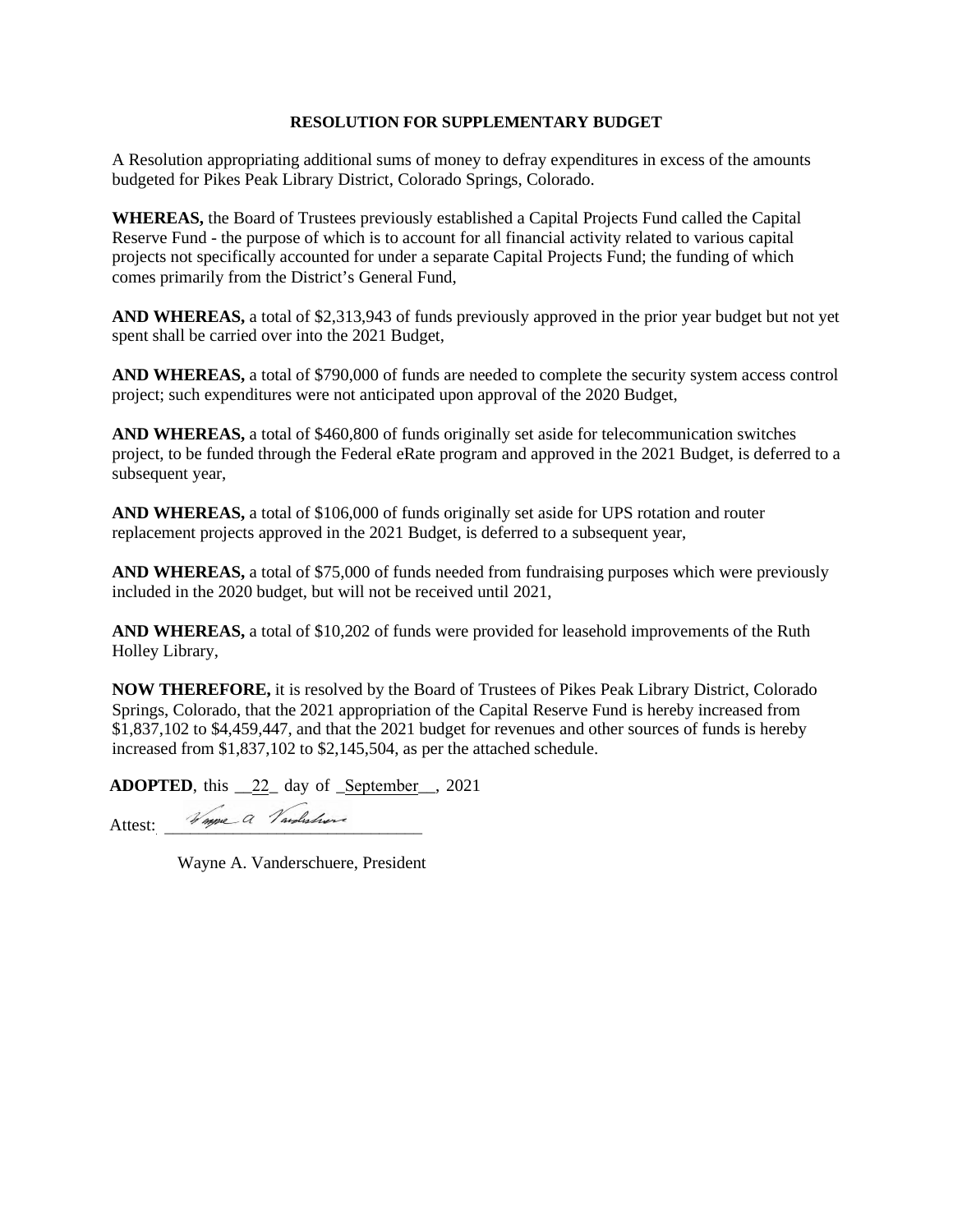# **Pikes Peak Library District Capital Reserve Fund**

| <b>Year Ended December 31, 2021</b>                                                    |    | 2021          |           |    |               |  |  |
|----------------------------------------------------------------------------------------|----|---------------|-----------|----|---------------|--|--|
|                                                                                        |    | Original      | Mid-Year  |    | Amended       |  |  |
|                                                                                        |    | <b>Budget</b> | Amendment |    | <b>Budget</b> |  |  |
|                                                                                        |    |               |           |    |               |  |  |
| <b>Sources of Funds</b>                                                                |    |               |           |    |               |  |  |
| <b>Funding - Pikes Peak Library District</b>                                           |    |               |           |    |               |  |  |
| Operating transfer - General Fund                                                      | \$ | 1,837,102 \$  | 223,200   | \$ | 2,060,302     |  |  |
| <b>Funding - Fundraising</b>                                                           |    |               |           |    |               |  |  |
| Donations - Pikes Peak Library District Foundation                                     |    |               | 75,000    |    | 75,000        |  |  |
| <b>Funding - Other</b>                                                                 |    |               |           |    |               |  |  |
| Landlord reimbursement                                                                 |    |               | 10,202    |    | 10,202        |  |  |
| <b>Total Sources of Funds</b>                                                          |    | 1,837,102     | 308,402   |    | 2,145,504     |  |  |
| <b>Uses of Funds</b>                                                                   |    |               |           |    |               |  |  |
|                                                                                        |    |               |           |    |               |  |  |
| 2021 Projects<br>City bookmobile headlight upgrade                                     |    | 2,500         |           |    | 2,500         |  |  |
| City bookmobile leaf spring upgrade                                                    |    | 5,000         |           |    | 5,000         |  |  |
| County bookmobile - back-up camera upgrade                                             |    | 1,500         |           |    | 1,500         |  |  |
| Lobby stop van - replace lift gate                                                     |    | 4,000         |           |    | 4,000         |  |  |
| Cheyenne Mountain - Meeting room tables                                                |    | 5,000         |           |    | 5,000         |  |  |
| Ruth Holley - Curbside drive-up window                                                 |    | 10,000        |           |    | 10,000        |  |  |
|                                                                                        |    |               |           |    |               |  |  |
| Ruth Holley - Learning lab - tables<br>Monument - Four (4) Rtu's replacement allowance |    | 5,000         |           |    | 5,000         |  |  |
| Old Colorado City - HVAC replacement/upgrades                                          |    | 12,500        |           |    | 12,500        |  |  |
| Sand Creek - Replace rooftop unit                                                      |    | 5,000         |           |    | 5,000         |  |  |
|                                                                                        |    | 50,000        |           |    | 50,000        |  |  |
| Sand Creek - Replace crash bar and lock on front door                                  |    | 5,568         |           |    | 5,568         |  |  |
| Sand Creek - Adjustable height tables                                                  |    | 2,052         |           |    | 2,052         |  |  |
| Sand Creek - Locking drive-up book returns                                             |    | 6,000         |           |    | 6,000         |  |  |
| Concrete replacement - districtwide allowance                                          |    | 10,000        |           |    | 10,000        |  |  |
| Upgrade fire system dialers to cellular                                                |    | 12,000        |           |    | 12,000        |  |  |
| Asphalt repairs and maintenance - districtwide allowance                               |    | 15,000        |           |    | 15,000        |  |  |
| Capital contingency                                                                    |    | 50,000        |           |    | 50,000        |  |  |
| Furniture replacement contingency                                                      |    | 25,000        |           |    | 25,000        |  |  |
| Roof inspections, preventative maintenance repairs                                     |    | 15,000        |           |    | 15,000        |  |  |
| Story walks at East, Penrose 21c and Fountain Libraries                                |    | 16,000        |           |    | 16,000        |  |  |
| Elevator electronic access at East and Penrose                                         |    | 3,966         |           |    | 3,966         |  |  |
| Purchase uniform recycling retainers at all facilities                                 |    | 10,000        |           |    | 10,000        |  |  |
| Pre-2021 Projects                                                                      |    |               |           |    |               |  |  |
| Landscape allowance                                                                    |    |               | 2,505     |    | 2,505         |  |  |
| Old Colorado City - replace floor main level                                           |    |               | 75,000    |    | 75,000        |  |  |
| Roof inspection                                                                        |    |               | 16,008    |    | 16,008        |  |  |
| Old Colorado City - canopy over book drop                                              |    |               | 5,000     |    | 5,000         |  |  |
| Old Colorado City - replace carpet                                                     |    |               | 3,500     |    | 3,500         |  |  |
| Calhan project                                                                         |    |               | 15,759    |    | 15,759        |  |  |
| Ruth Holley leasehold improvements                                                     |    |               | 61,874    |    | 61,874        |  |  |
| Manitou Arts Council (MAC) project                                                     |    |               | 179,491   |    | 179,491       |  |  |
| MAC - intrusion alarms                                                                 |    |               | 6,280     |    | 6,280         |  |  |
| MAC - furniture                                                                        |    |               | 15,126    |    | 15,126        |  |  |
| Improvements other than buildings                                                      |    |               | 848       |    | 848           |  |  |
| District-wide - concrete replacement                                                   |    |               | 17,930    |    | 17,930        |  |  |
| District-wide - asphalt repairs                                                        |    |               | 26,249    |    | 26,249        |  |  |
|                                                                                        |    |               |           |    |               |  |  |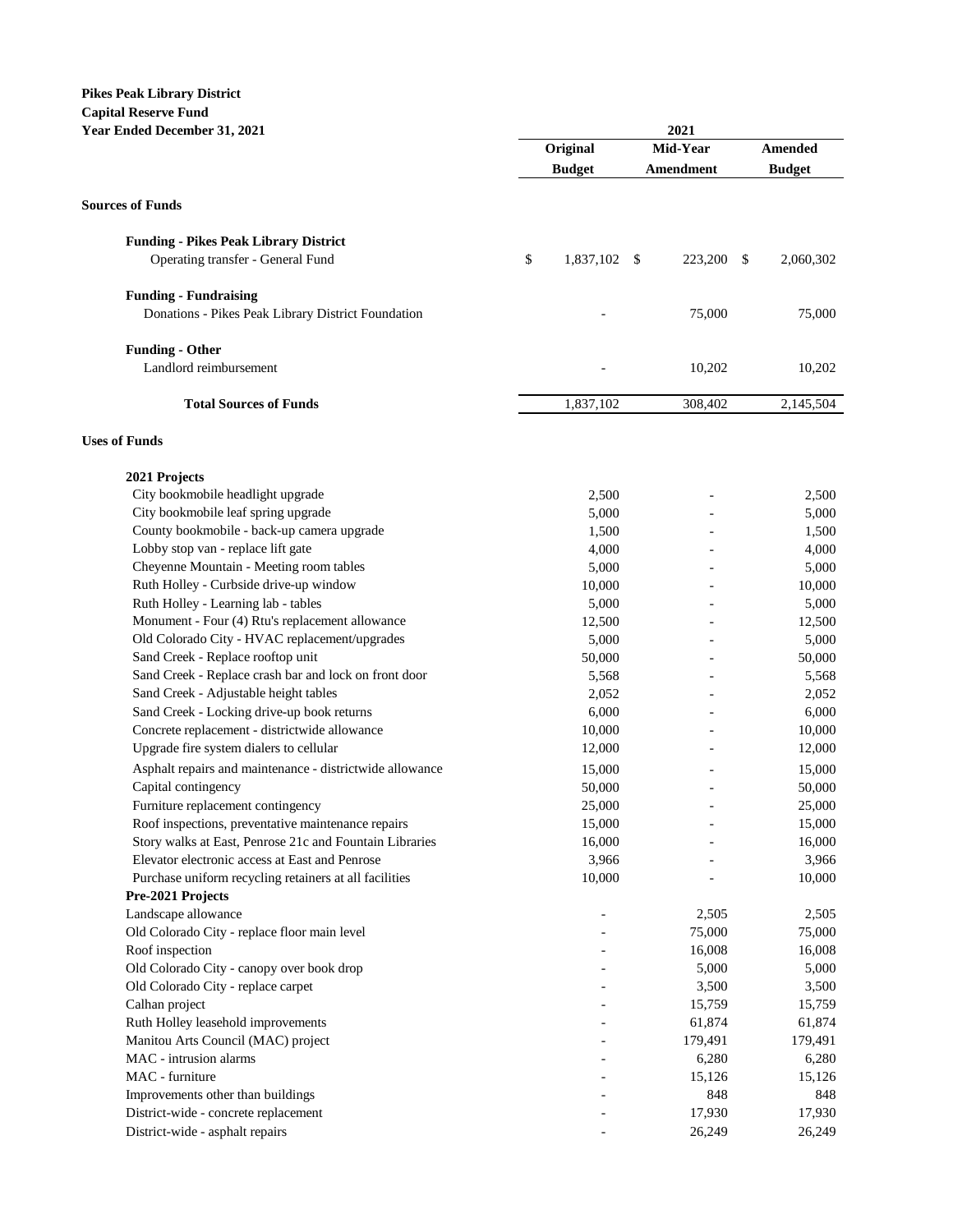#### **Pikes Peak Library District Capital Reserve Fund Year Ended December 31, 2021 2021**

|                                                         | Original      | Mid-Year  | Amended       |
|---------------------------------------------------------|---------------|-----------|---------------|
|                                                         | <b>Budget</b> | Amendment | <b>Budget</b> |
| Staff lounge improvements - Penrose                     |               | 9,738     | 9,738         |
| Staff lounge improvements - East Library                |               | 8,954     | 8,954         |
| Staff lounge improvements - L21c                        |               | 7,777     | 7,777         |
| Bookmobile - awning replacement                         |               | 4,000     | 4,000         |
| Bookmobile - (2) half wraps                             |               | 12,213    | 12,213        |
| Furniture                                               |               | 16,498    | 16,498        |
| Cheyenne Mountain - workroom cabinets storage           |               | 2,000     | 2,000         |
| Rockrimmon - redesign Children's area                   |               | 2,500     | 2,500         |
| Cheyenne Mountain circulation desk replacement          |               | 15,035    | 15,035        |
| Fountain - furniture teen gaming area                   |               | 5,000     | 5,000         |
| Fountain - chair replacement meeting room               |               | 6,500     | 6,500         |
| Monument - replace chairs adult area                    |               | 2,400     | 2,400         |
| Monument - blind replacement community room             |               | 4,700     | 4,700         |
| Monument - tables and chairs replacement                |               | 8,000     | 8,000         |
| Monument - PC tables and chair replacement              |               | 2,000     | 2,000         |
| Old Colorado City - table and chairs replacement        |               | 5,650     | 5,650         |
| Old Colorado City - charging tables and computer tables |               | 12,000    | 12,000        |
| Rockrimmon - meeting room tables                        |               | 3,000     | 3,000         |
| Replace generator bookmobile                            |               | 12,500    | 12,500        |
| Contingency                                             |               | 180,613   | 180,613       |
| <b>Total Facilities Capital</b>                         | 271,086       | 746,648   | 1,017,734     |

| Signage projects                    | 7.550 |        | 7,550  |
|-------------------------------------|-------|--------|--------|
| Pre 2021 Projects                   |       |        |        |
| MAC projects                        |       | 25,282 | 25,282 |
| Monument - signage                  |       | 3,000  | 3,000  |
| Palmer Lake - signage               |       | 2,000  | 2,000  |
| Rockrimmon - signage                |       | 2,500  | 2,500  |
| Ute Pass-signage                    |       | 2.000  | 2,000  |
| <b>Total Communications Capital</b> | 7.550 | 34,782 | 42,332 |
|                                     |       |        |        |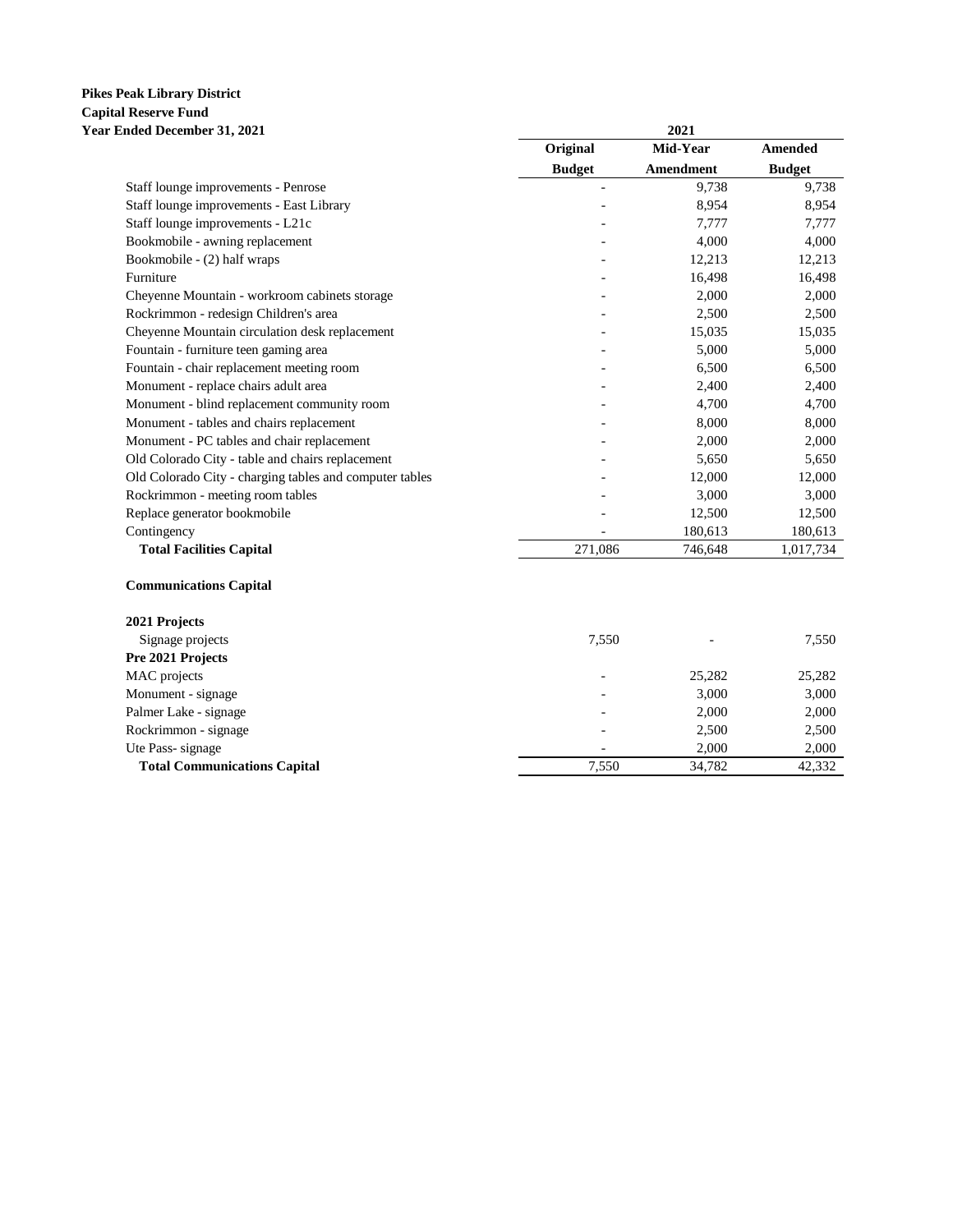# **Pikes Peak Library District Capital Reserve Fund**

| сарнат кезет те т апа<br>Year Ended December 31, 2021 | 2021          |            |                |  |  |
|-------------------------------------------------------|---------------|------------|----------------|--|--|
|                                                       | Original      | Mid-Year   | <b>Amended</b> |  |  |
|                                                       | <b>Budget</b> | Amendment  | <b>Budget</b>  |  |  |
| <b>Information Technology Capital</b>                 |               |            |                |  |  |
| 2021 Projects                                         |               |            |                |  |  |
| Telecommunications switches and UPS                   | 576,000       | (460, 800) | 115,200        |  |  |
| <b>UPS</b> rotation                                   | 96,000        | (96,000)   |                |  |  |
| Router replacement                                    | 10,000        | (10,000)   |                |  |  |
| Cabling infrastructure repair                         | 25,000        |            | 25,000         |  |  |
| East Admin and staff cabling                          | 85,000        |            | 85,000         |  |  |
| Penrose Admin and staff cabling                       | 35,000        |            | 35,000         |  |  |
| Contingency cabling (non eRate)                       | 10,000        |            | 10,000         |  |  |
| Technology refresh (staff)                            | 110,000       |            | 110,000        |  |  |
| Technology refresh (patrons)                          | 230,000       |            | 230,000        |  |  |
| AWE literacy stations                                 | 55,000        |            | 55,000         |  |  |
| Adult Education Chromebook and hotspots               | 5,000         |            | 5,000          |  |  |
| Creative Service specialized sap top (3D Capable)     | 3,200         |            | 3,200          |  |  |
| Young Adult Services programming Chromebook           | 5,300         |            | 5,300          |  |  |
| Security system elevator access control               | 3,966         |            | 3,966          |  |  |
| Staff and public printers                             | 5,000         |            | 5,000          |  |  |
| Contingency                                           | 15,000        |            | 15,000         |  |  |
| Access control                                        | 60,000        | 790,000    | 850,000        |  |  |
| Surveillance cameras                                  | 100,000       |            | 100,000        |  |  |
| District-wide audio-visual equipment standardization  | 56,000        |            | 56,000         |  |  |
| Receipt printers                                      | 12,500        |            | 12,500         |  |  |
| <b>Barcode</b> scanners                               | 12,500        |            | 12,500         |  |  |
| <b>Upgrade</b> to Drupal                              | 40,000        |            | 40,000         |  |  |
| Pre 2021 Projects                                     |               |            |                |  |  |
| PC purchases                                          |               | 351,458    | 351,458        |  |  |
| Technology refresh (staff)                            |               | 24,484     | 24,484         |  |  |
| PCs-video editing                                     |               | 11,114     | 11,114         |  |  |
| Replace computers                                     |               | 1,275      | 1,275          |  |  |
| Technology refresh (patrons)                          |               | 22,571     | 22,571         |  |  |
| RFID wands                                            |               | 1,584      | 1,584          |  |  |
| Copier replacement                                    |               | 13,765     | 13,765         |  |  |
| Network switches/UPS                                  |               | 260,929    | 260,929        |  |  |
| MAC - networking                                      |               | 95         | 95             |  |  |
| MAC - phone system                                    |               | 3,174      | 3,174          |  |  |
| MAC - other                                           |               | 800        | 800            |  |  |
| MAC - endpoints                                       |               | 18,838     | 18,838         |  |  |
| MAC - security                                        |               | 62,017     | 62,017         |  |  |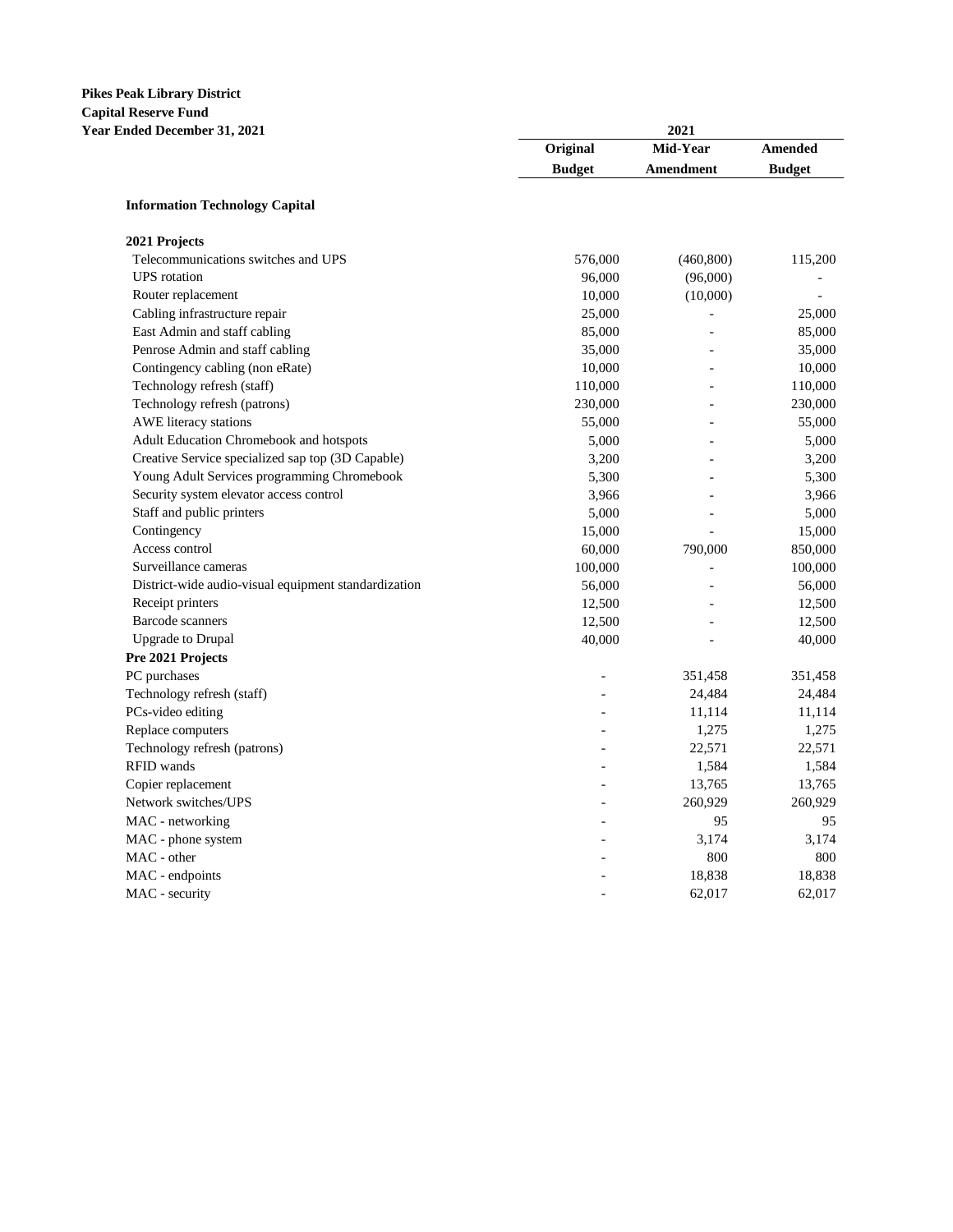# **Pikes Peak Library District Capital Reserve Fund**

| Capital Reserve Fully<br><b>Year Ended December 31, 2021</b> | 2021                      |                        |                          |  |  |  |
|--------------------------------------------------------------|---------------------------|------------------------|--------------------------|--|--|--|
|                                                              | Original                  | Mid-Year               | Amended                  |  |  |  |
|                                                              | <b>Budget</b>             | Amendment              | <b>Budget</b>            |  |  |  |
| Telephone switches                                           |                           | 33,331                 | 33,331                   |  |  |  |
| Firewall replacement                                         |                           | 21,547                 | 21,547                   |  |  |  |
| Switches/UPS replacement                                     |                           | 16,835                 | 16,835                   |  |  |  |
| ILS peripherals                                              |                           | 237,566                | 237,566                  |  |  |  |
| Archival management system                                   |                           | 13,400                 | 13,400                   |  |  |  |
| AMH bins (2)                                                 |                           | 20,000                 | 20,000                   |  |  |  |
| Genealogy equipment                                          |                           | 13,620                 | 13,620                   |  |  |  |
| Datacenter project                                           |                           | 56,836                 | 56,836                   |  |  |  |
| Security system                                              |                           | 203,077                | 203,077                  |  |  |  |
| AV Equipment - districtwide                                  |                           | 125,000                | 125,000                  |  |  |  |
| IT management reserve                                        |                           | 13,492                 | 13,492                   |  |  |  |
| Contingency                                                  |                           |                        |                          |  |  |  |
| <b>Total Information Technology Capital</b>                  | 1,550,466                 | 1,750,008              | 3,300,474                |  |  |  |
| <b>Video Studio Capital</b>                                  |                           |                        |                          |  |  |  |
| 2021 Projects                                                |                           |                        |                          |  |  |  |
| Video projector replacements and additions                   | 5,000                     |                        | 5,000                    |  |  |  |
| Pre 2021 Projects                                            |                           |                        |                          |  |  |  |
| Microphones                                                  |                           | 8,192                  | 8,192                    |  |  |  |
| Video equipment and accessories                              |                           | 1,620                  | 1,620                    |  |  |  |
| Video projectors replacement and additions                   |                           | 5,000                  | 5,000                    |  |  |  |
| DSLR cameras - checkout                                      |                           | 5,700                  | 5,700                    |  |  |  |
| Contingency                                                  |                           | 8,215                  | 8,215                    |  |  |  |
| <b>Total Video Studio Capital</b>                            | 5,000                     | 28,727                 | 33,727                   |  |  |  |
| <b>Creative Services Capital</b>                             |                           |                        |                          |  |  |  |
| 2021 Projects                                                |                           |                        |                          |  |  |  |
| 3D scanner                                                   | 3,000                     |                        | 3,000                    |  |  |  |
| Pre 2021 Projects                                            |                           |                        |                          |  |  |  |
| Equipment initiatives                                        |                           | 7,913                  | 7,913                    |  |  |  |
| Sand Creek-larger kiln                                       |                           | 2,994                  | 2,994                    |  |  |  |
| New maker kits                                               |                           | 1,000                  | 1,000                    |  |  |  |
| Equipment replacement                                        |                           | 2,708                  | 2,708                    |  |  |  |
| Contingency                                                  | $\blacksquare$            | 47,565                 | 47,565                   |  |  |  |
| <b>Total Creative Services Capital</b>                       | 3,000                     | 62,180                 | 65,180                   |  |  |  |
| <b>Total Uses of Funds</b>                                   | 1,837,102                 | 2,622,345              | 4,459,447                |  |  |  |
| (Excess) Expenditures over Revenues                          |                           | (2,313,943)            | (2,313,943)              |  |  |  |
| <b>Fund Balance - Beginning of Year</b>                      | 2,313,943                 |                        | 2,313,943                |  |  |  |
| <b>Fund Balance - End of Year</b>                            | $\mathbb{S}$<br>2,313,943 | \$<br>$(2,313,943)$ \$ | $\overline{\phantom{a}}$ |  |  |  |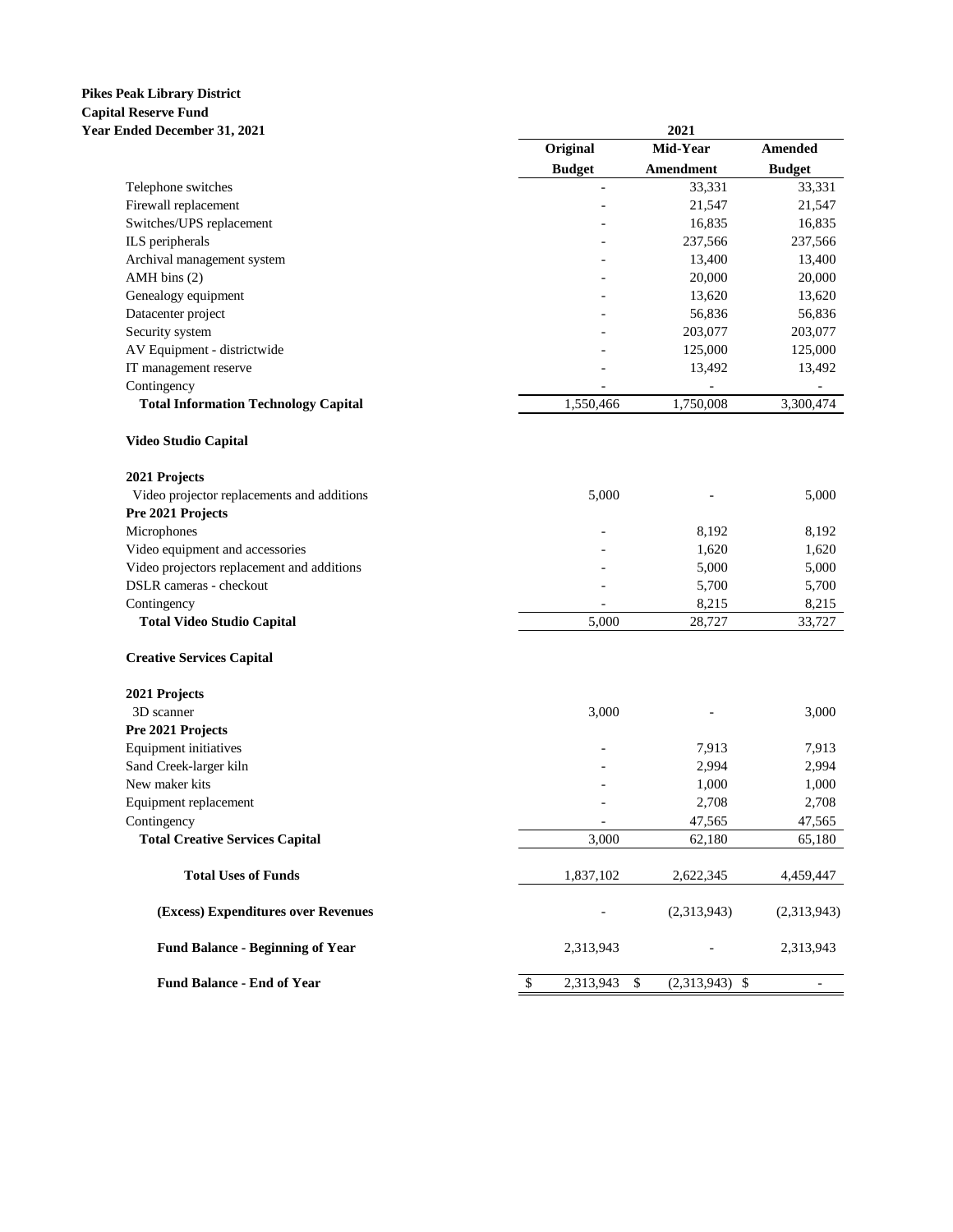A Resolution appropriating additional sums of money to be used from various funding sources that are not part of District's General Fund, for the Pikes Peak Library District, Colorado Springs, Colorado.

**WHEREAS,** the Board of Trustees previously authorized the establishment of Special Revenue Funds (Designated Purpose Funds), the purpose of which is to account for all financial activity related to the accumulation of and the use of funds designated or restricted for specific purposes.

**AND WHEREAS**, certain designated funds that were budgeted for during 2020 were not spent by the end of 2020, yet the projects are to be carried over into 2021, as per the attached schedules.

**NOW, THEREFORE,** it is resolved by the Board of Trustees of Pikes Peak Library District, Colorado Springs, Colorado that District's Special Revenue Funds (Designated Purpose Funds) be adjusted for expenditures for fiscal year 2021 by fund as identified on the attached schedules.

**ADOPTED**, this \_22\_\_ day of \_\_September\_\_, 2021

Attest:  $\frac{1}{\sqrt{m}}$   $\frac{m}{\sqrt{m}}$   $\frac{m}{\sqrt{m}}$   $\frac{m}{\sqrt{m}}$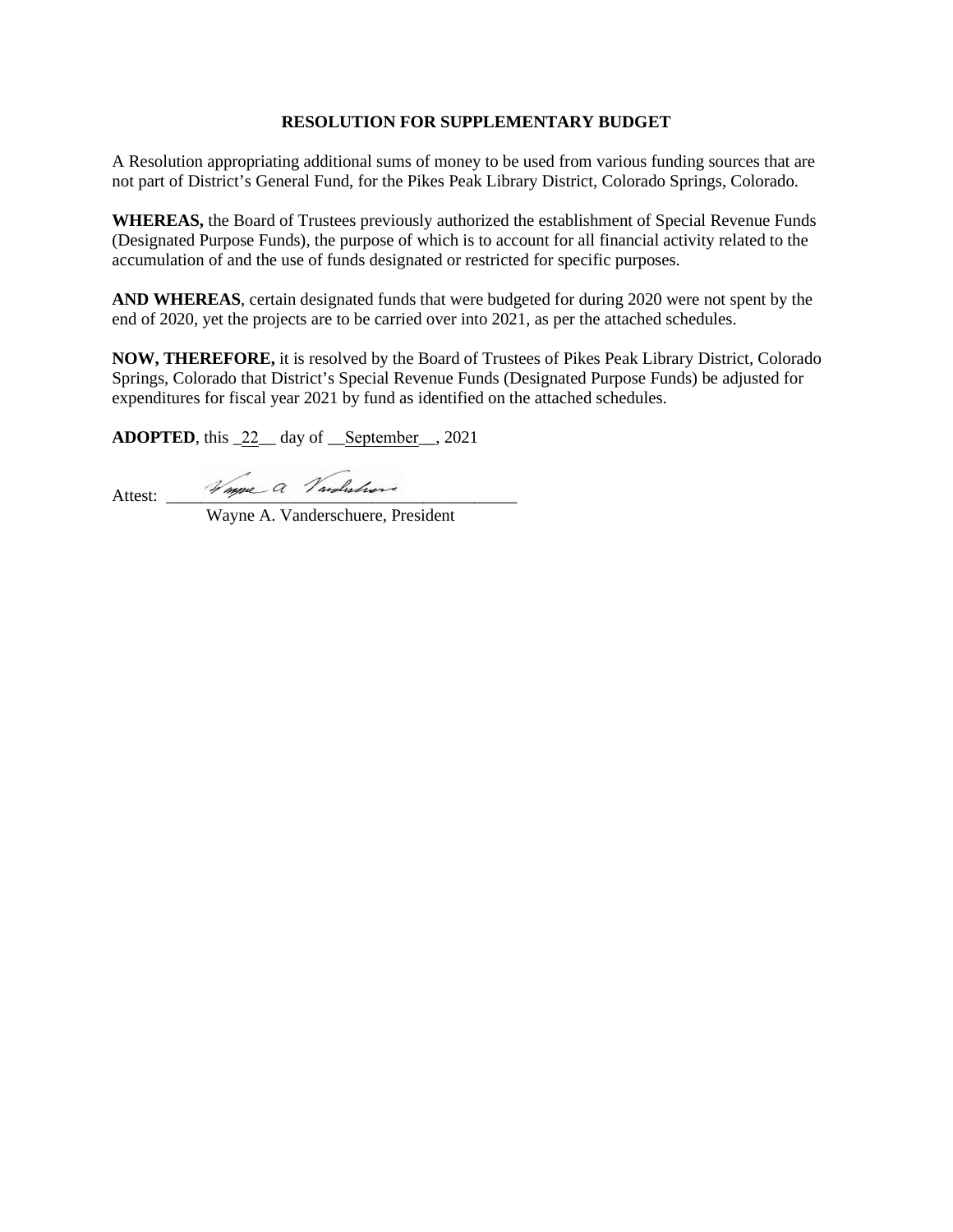#### **Pikes Peak Library District Special Revenue Fund Cheyenne Mountain Library Support Fund Year Ended December 31, 2021**

|                                                                                                                     | 2021 |                          |    |                          |  |               |
|---------------------------------------------------------------------------------------------------------------------|------|--------------------------|----|--------------------------|--|---------------|
| <b>Purpose of Fund</b>                                                                                              |      | Original                 |    | Mid-Year                 |  | Amended       |
| To accumulate funds for the support of the District's<br>Cheyenne Mountain Library's services, programs and assets. |      | <b>Budget</b>            |    | Amendment                |  | <b>Budget</b> |
| <b>Fiscal Year Expenditures</b>                                                                                     |      |                          |    |                          |  |               |
| Capital Outlay                                                                                                      | -S   | $\overline{\phantom{a}}$ | \$ | 812 \$                   |  | 812           |
| <b>Excess (Deficit) Revenues Over Expenditures</b>                                                                  |      | $\blacksquare$           |    | (812)                    |  | (812)         |
| <b>Fund Balance - Beginning of Year</b>                                                                             |      | 812                      |    | $\overline{\phantom{0}}$ |  | 812           |
| <b>Fund Balance - End of Year</b>                                                                                   |      | 812                      | S. | $(812)$ \$               |  |               |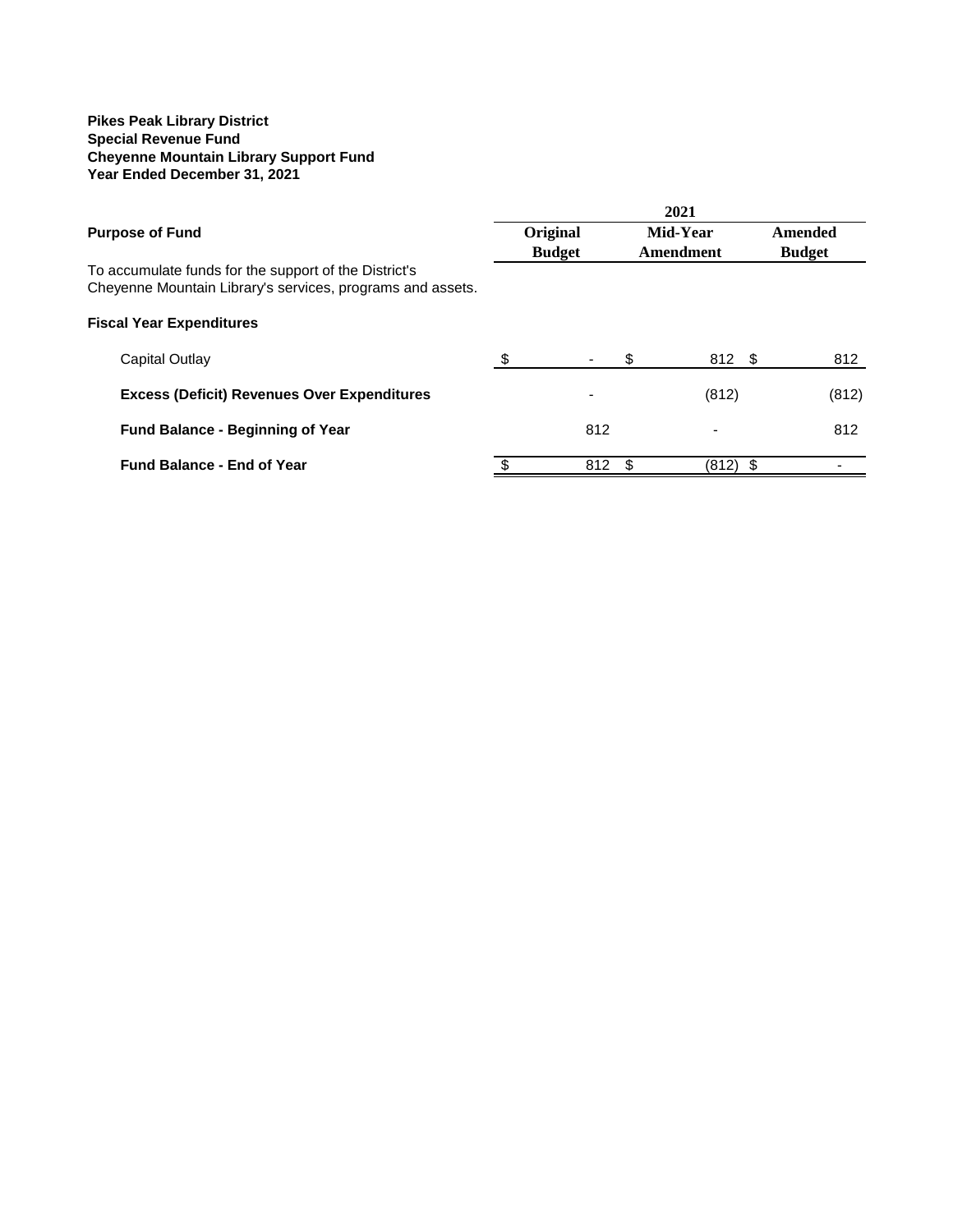### **Pikes Peak Library District Special Revenue Fund High Prairie Library Support Fund Year Ended December 31, 2021**

|                                                       |          | 2021          |          |                  |               |  |  |  |
|-------------------------------------------------------|----------|---------------|----------|------------------|---------------|--|--|--|
| <b>Purpose of Fund</b>                                | Original |               | Mid-Year |                  | Amended       |  |  |  |
|                                                       |          | <b>Budget</b> |          | Amendment        | <b>Budget</b> |  |  |  |
| To accumulate funds for the support of the District's |          |               |          |                  |               |  |  |  |
| High Prairie Library's services, programs and assets. |          |               |          |                  |               |  |  |  |
| <b>Fiscal Year Expenditures</b>                       |          |               |          |                  |               |  |  |  |
| Capital outlay                                        | \$       |               | S        | 92,626<br>- \$   | 92,626        |  |  |  |
| <b>Excess (Deficit) Revenues Over Expenditures</b>    |          |               |          | (92, 626)        | (92, 626)     |  |  |  |
| <b>Fund Balance - Beginning of Year</b>               |          | 92.626        |          |                  | 92,626        |  |  |  |
| <b>Fund Balance - End of Year</b>                     | \$       | 92,626        |          | (92,626)<br>- \$ |               |  |  |  |